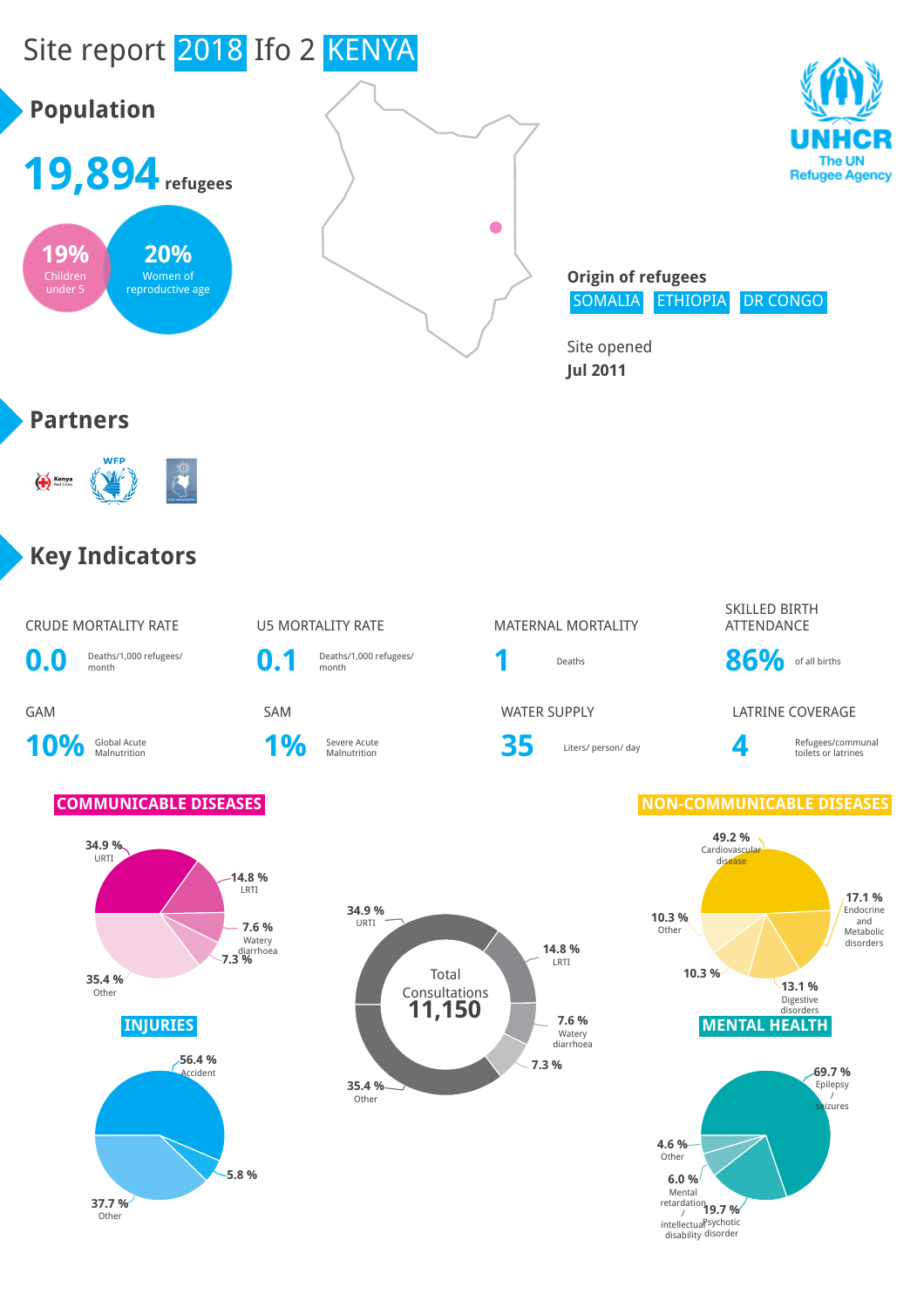### **Public Health**

| <b>HEALTH STAFFING</b>                                      | <b>INDICATOR</b> | <b>STANDARD</b> |           | <b>MORBIDITY</b>                                 | <b>INDICATOR</b> | <b>STANDARD</b> |   |
|-------------------------------------------------------------|------------------|-----------------|-----------|--------------------------------------------------|------------------|-----------------|---|
| Number of medical doctors                                   |                  | 1: 50,000       | $\bullet$ | Incidence of malaria among children under        | $\bf{0}$         |                 |   |
| Number of qualified nurses                                  |                  | $1:$ < 10,000   | $\bullet$ | Incidence of watery diarrhoea among              | 17               |                 |   |
| Number of community health workers                          |                  | 1:1,000         | $\bullet$ | children under 5                                 |                  |                 |   |
| <b>ACCESS AND UTILIZATION</b>                               | <b>INDICATOR</b> | <b>STANDARD</b> |           | Incidence of pneumonia among children<br>under 5 | 22               |                 |   |
| Consultations per trained clinician per day                 | 55               | < 50            | ▲         | Incidence of pneumonia among over 5              | $\overline{7}$   |                 |   |
| Health utilisation rate (new visits / refugee /             | 0.5              | $1 - 4$         | ೞ         | Tuberculosis success rate                        |                  | < 90%           |   |
| year)<br>Proportion of host population consultations        | 0%               |                 |           | Were any MDR/X-TB cases diagnosed among<br>PoCs? |                  | <b>No</b>       |   |
| <b>MORTALITY</b>                                            | <b>INDICATOR</b> | <b>STANDARD</b> |           | <b>VACCINATION</b>                               | <b>INDICATOR</b> | <b>STANDARD</b> |   |
| <b>Crude Mortality Rate</b><br>(CMR) (/1000/month)          | 0.0              | < 0.75          | Ø         | Full vaccination coverage                        | 17%              | < 95%           | Ø |
| <b>Under-five Mortality Rate</b><br>(U5MR) (/1000/month)    | 0.1              | < 1.5           | Ø         | Measles vaccination coverage                     | 17%              | < 95%           | Ø |
| <b>Infant Mortality Rate</b><br>(IMR) (/1000 livebirths)    | 13.1             | < 30            | Ø         | Source of vaccination data                       |                  |                 |   |
| <b>Neonatal Mortality Rate</b><br>(NNMR) (/1000 livebirths) | 13               | < 20            | Ø         | IN-PATIENT DEPARTMENT (IPD)                      | <b>INDICATOR</b> | <b>STANDARD</b> |   |
| <b>OUTBREAK ALERT AND RESPONSE</b>                          | <b>INDICATOR</b> | <b>STANDARD</b> |           | Average length of stay (days)                    | 3.1              |                 |   |
| Proportion of outbreaks investigated within 48<br>hours     |                  | 100%            |           | Case fatality rate                               | 0.0              |                 |   |
| Number of outbreaks reported                                | 0                |                 |           | Hospitalisation rate                             | 23.6             | $50 - 150$      | ೞ |

## **Reproductive Health**

| <b>ANTENATAL CARE</b>                                                                     | <b>INDICATOR</b> | <b>STANDARD</b> |                  | <b>FAMILY PLANNING</b>                                                      | <b>INDICATOR</b> | <b>STANDARD</b> |   |
|-------------------------------------------------------------------------------------------|------------------|-----------------|------------------|-----------------------------------------------------------------------------|------------------|-----------------|---|
| Antenatal care coverage                                                                   | 89%              | > 90%           |                  | Contraceptive prevalence rate                                               | 6%               | $\geq 30\%$     | ⊠ |
| Coverage of antenatal tetanus vaccination                                                 | 92%              | >95%            | А                | Source of contraceptive prevalence data                                     |                  |                 |   |
| <b>DELIVERY CARE</b>                                                                      | <b>INDICATOR</b> | <b>STANDARD</b> |                  | SEXUAL AND GENDER-BASED VIOLENCE (SGBV)                                     | <b>INDICATOR</b> | <b>STANDARD</b> |   |
| Proportion of births attended by skilled<br>personnel                                     | 86%              | $\geq 90\%$     | $\blacktriangle$ | Total number of reported rapes                                              | O                |                 |   |
| Proportion of births conducted by caesarean<br>section                                    | 12%              | $5 - 15%$       |                  | Proportion of eligible rape survivors provided<br>with PEP within 72 hours  |                  | 100%            |   |
| Proportion of newborn infants with low birth<br>weight (<2500 gs) (weighed within 72 hrs) | 3%               | < 15%           |                  | Proportion of eligible rape survivors provided<br>with ECP within 120 hours |                  | 100%            |   |
| Proportion of teenage pregnancies                                                         | 5%               |                 |                  | SEXUALLY TRANSMITTED INFECTIONS (STIS)                                      | <b>INDICATOR</b> | <b>STANDARD</b> |   |
| Still birth rate (/1000 total births / month)                                             | 4                |                 |                  | Number of genital ulcer diseases                                            | $\overline{2}$   |                 |   |
| Number of maternal deaths                                                                 |                  |                 |                  | Number of Pelvic Inflammatory diseases                                      | 3                |                 |   |
| Proportion of maternal deaths investigated<br>within 48 hours                             | 100%             | 100%            |                  |                                                                             |                  |                 |   |